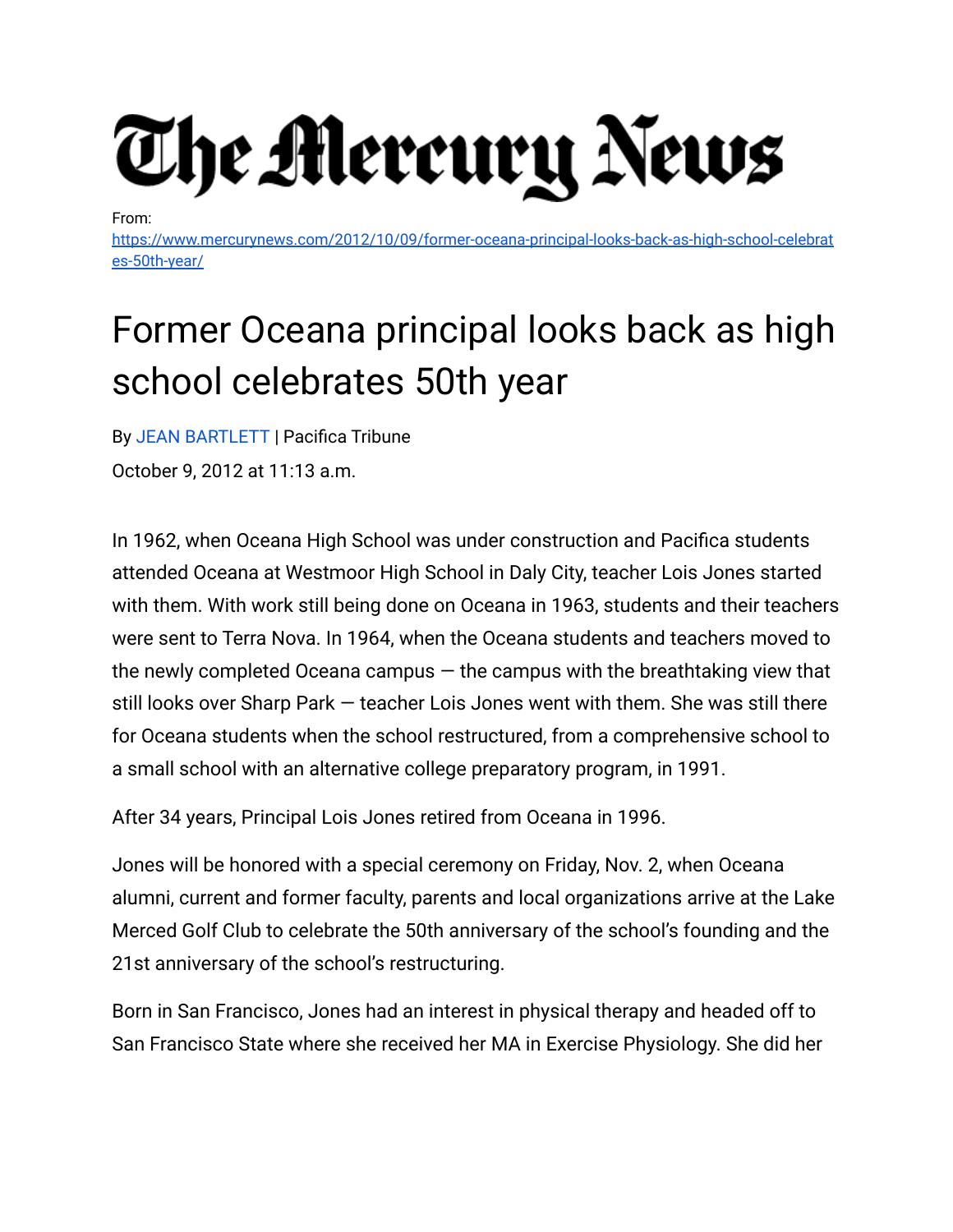student teaching at Lincoln High School in San Francisco and her first teaching job was at South San Francisco High School. Shortly thereafter, she headed to Oceana.

"I had the old, general secondary teaching credential," Jones laughed. "If there was a course that was open, and you were willing to teach it and felt you had competence, you did teach it." Over the course of her teaching career, Jones taught physical education, English, freshman social studies, driver's education and she started a Special Ed class. When she came on board with Oceana in 1962, she also headed back to night school where she obtained her counseling credential.

"I didn't start counseling until I went physically to the completed Oceana campus in 1964," Jones said, noting that when the doors "officially" opened, Ernie Ribera was principal and Bob Watt was Vice-Principal. Jones husband Jess Jones, whom she lost six years ago, had been assistant football coach to Floyd Gonella at Terra Nova in 60 and 61. When Oceana opened in 1962, Jess came on board as the head football coach. He also coached swimming. Along with working as a counselor, Lois's first days on the newly completed campus were also spent teaching physical education.

"The first year of Oceana football in 1962 was devastating because we didn't have any seniors," Jones recalled. "Jess had kids playing first string that were maybe 130 pounds. That was hard on the kids, the coaches and the community as our juniors and sophomores got wiped out on the field. But we got through it and even that, couldn't contain the overall excitement of the kids who lived in the northern part of Pacifica, because Oceana was their school." Jones remembers Oceana's first official "shark." Named "Gideon," and built by student Diane Mirabelli's dad, Gideon was shaped with wire, covered with papier-mâché, had two big red eyes made of tail lights and metal teeth and he was placed on wheels. When Oceana's first Shark mascots Diane Mirabelli, class of '65, and Shannon Sealey, class of '64, wheeled Gideon out with a rope at the school's first home football game, the crowd went silent before bursting into thunderous applause.

"That first shark was a vicious shark and I loved it!" Jones laughed.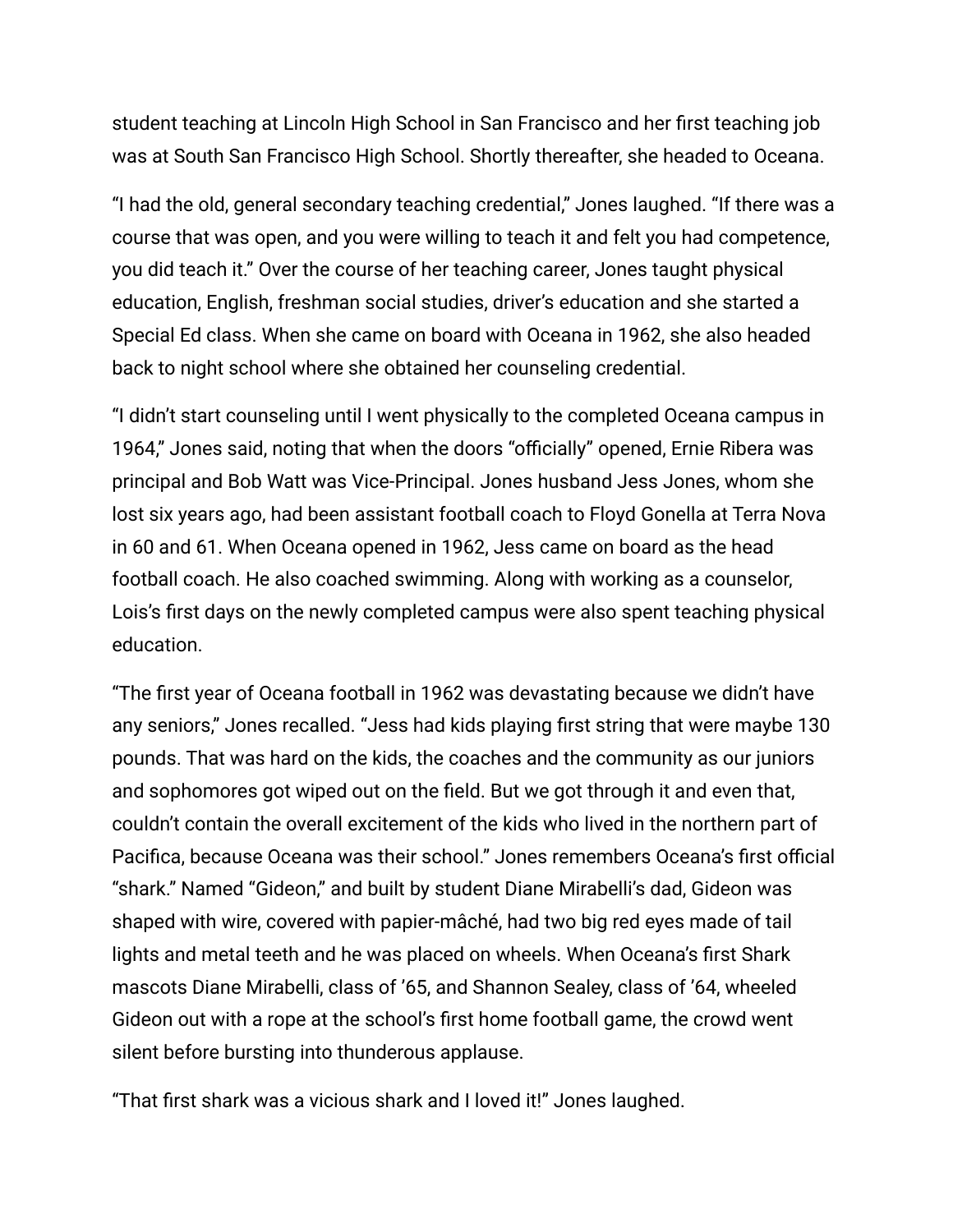Jones and her husband lived further south down the Peninsula and the drive to Oceana was different than it is now. There was no Highway 280 and Sharp Park Road was a two-lane thoroughfare. Jones never cared about the drive. For her, teaching at Oceana was the thing, and she liked it from day one.

"We were always lucky at Oceana," Jones said. "While big events happened throughout the country  $-$  the Kennedy assassinations, the assassination of Martin Luther King, the Vietnam War, college protests — teachers remained calm and students stayed steady. We never had much gang activity and while there were some racial tensions in the 60s, those dissipated with outreach support. For me, when kids graduated and headed off to college, or when a student accomplished something these are the memories, the highlights." Also an incredible highlight was being involved in the school's restructuring in 1991.

"In 1990 and '91, with the support of the Jefferson Union High School District, the board made the decision to close Oceana in the spring, as a traditional, comprehensive high school and reopen it on-time as a whole-school change effort," Jones said. "What we decided to do was to adopt the principles of the Coalition of Essential Schools." Founded by the late Ted Sizer, a leader in educational reform in the U.S., Sizer's Coalition of Essential Schools was built on nine principles — learning to use one's mind well, less is more (depth over coverage), goals apply to all students, personalization, student-as-worker/teacher-as-coach, demonstration of mastery, a tone of decency and trust, commitment to the entire school and resources dedicated to teaching and learning.

Principal from November of 1990 until her retirement in August of 1996, Jones was one of 13 teachers who met to plan the school. The building of the new programs for Oceana's restructuring went on in the late afternoons. The deadline to figure it all out and have it approved loomed, as parents needed to know whether to reenroll their student or not for the coming school year. During the day, Jones ran the comprehensive school. It was wildly busy.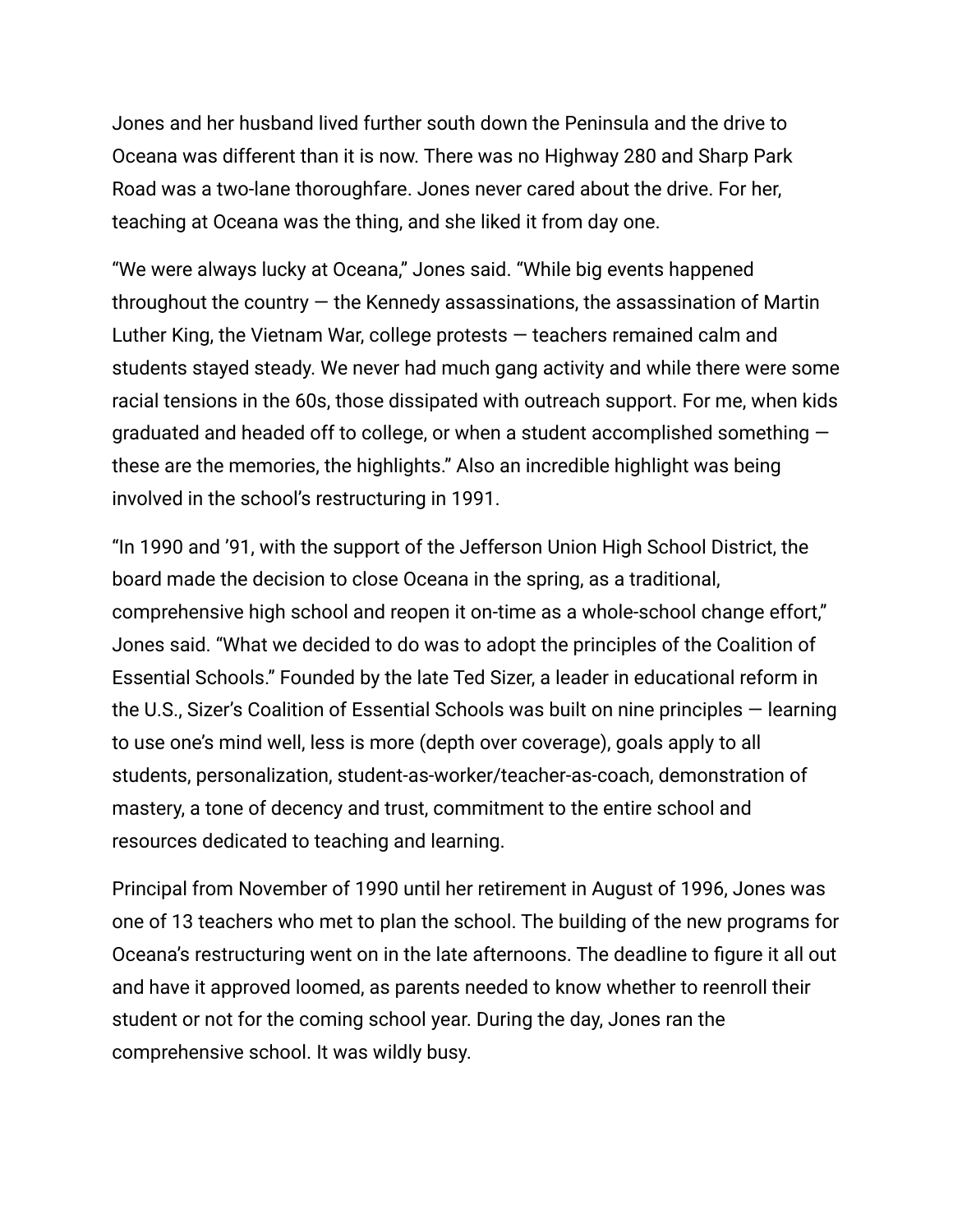"We decided that it was going to be an academic school for all students, with a minimal number of electives," Jones said. "To make this happen there were certain stipulations. There would be no money for sports or music, and the school would be downsized. It was the best and worst of times. It was hard, really hard on parents and kids and teachers who wanted these electives. For coaches and band teachers and auto shop teachers, and all the kids who loved these programs, the rug was pulled out. But our goal was at the end of four years, each and every student would have the option, if they wanted it, to attend college and be qualified to attend college. This flew in the face of kids being put on a track and never getting off of it." Included in the decisions made by the 13, was that community service would be a requirement of graduation. There would be a senior exhibition and a senior portfolio to demonstrate each student's knowledge by the end of senior year. A block schedule was adopted as were advisories, to help prevent any student from falling through the cracks. Four years of humanities classes were required which included the option for students to enroll in enriched and Advanced Placement classes. An academic counsel was created consisting of students, teachers, the school principal and a parent. All the teachers wanted to create a space where students felt not only safe, but comfortable because they belonged  $-$  to build community with students and teachers.

"It was a wonderful group of teachers who met and we learned how to work together," Jones said. "We came to consensus. But none of this would have happened without the support of the School Board, the Superintendent and the AFT (American Federation of Teachers). There were just too many things we were asking." Jones stressed that it was also a time where monies could be found to make such decisions. She and teachers Judy Borelli, John Larmer and Mary Bennett spent hours and hours writing two big grants and got both of them.

"It was really hard work," Jones said. "Because we soared and fell, soared and fell and leveled off. When you are in a community or in a school, when you are changing some very basic things, there is a tension that is always trying to pull you back to the way it used to be and it becomes very tiring. You can't ignore the tension, but you